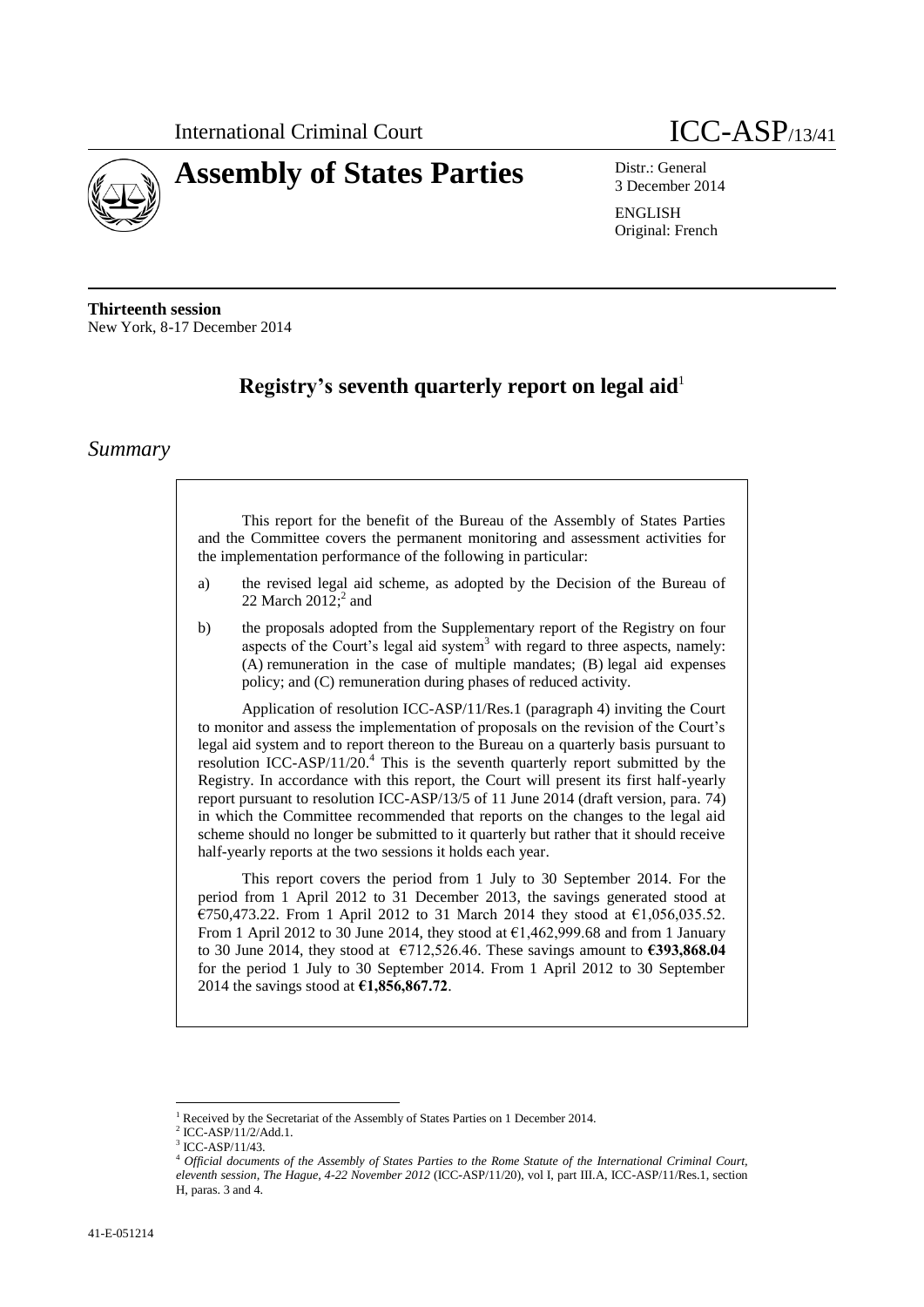| Aspects of the legal aid scheme                            | Savings (euros) |  |  |
|------------------------------------------------------------|-----------------|--|--|
| Teams appointed after 1 April 2012                         | 61,341.00       |  |  |
| Changes in teams                                           | 9,993.83        |  |  |
| Individual instances of representation                     | 15,666.00       |  |  |
| Appointment of permanent counsel                           | 16,768.76       |  |  |
| Deferred implementation of the revised remuneration scheme | 35,253.00       |  |  |
| Gradual implementation of the revised remuneration scheme  | 22,875.70       |  |  |
| Compensation for professional charges                      | 1,122.75        |  |  |
| Multiple mandates                                          | 35,343.00       |  |  |
| Expenses and other costs                                   | 69,000.00       |  |  |
| Legal aid in Article 70 proceedings                        | 126,504.00      |  |  |
| <b>Total</b>                                               | 393,868.04      |  |  |

#### **Table showing savings achieved over the period 1 July to 30 September 2014**

### **I. Introduction**

1. Noting the Registry's six previous quarterly reports<sup>5</sup> and pursuant to resolution ICC-ASP/11/Res.1 (paragraph 4) inviting the Court to monitor and assess the implementation of proposals on the revision of the Court's legal aid system and to report thereon to the Bureau of the Assembly of States Parties (the "Bureau") on a quarterly basis,  $6$  the Registry presents this Seventh quarterly report to the Bureau and the Committee on its permanent monitoring and assessment activities: a) of the revised legal aid system as adopted by the Decision of the Bureau of 22 March 2012 ("the Decision");<sup>7</sup> and b) three aspects of the proposals contained in the "Supplementary report of the Registry on four aspects of the Court's legal aid system" ("the Supplementary Report")<sup>8</sup> which have been adopted, namely: (A) remuneration in the case of multiple mandates; (B) expenses policy; and (C) remuneration during phases of reduced activity.

2. In Resolution ICC-ASP/13/5 of 11 June 2014, the Committee recommended that reports on the changes to the legal aid scheme should no longer be submitted to it quarterly but rather that it should receive half-yearly reports at the two sessions it holds each year.<sup>9</sup> The first half-yearly report in accordance with this Resolution will be submitted by the Court in December 2014.<sup>10</sup>

3. This report covers the period from 1 July to 30 September 2014. The savings reported include estimates because some time-sheets have yet to be submitted

### **II. Implementation of the Decision of the Bureau**

4. The Decision was notified on 23 March 2012, for implementation with effect from 1 April 2012. It was implemented as indicated below.

 $5$  CBF/20/2, 27 February 2013; CBF/21/2, 10 July 2013; CBF/21/19, 20 August 2013; CBF/22/2, 10 February 2014; CBF/22/17, 17 April 2014; CBF/23/3, 28 July 2014.

 $^{6}$  ICC-ASP/11/20, vol I, part III.A, ICC-ASP/11/Res.1, Section H, paras 3 and 4.

ICC-ASP/11/2/Add.1.

<sup>8</sup> Supplementary report of the Registry on four aspects of the Court's legal aid system, ICC-ASP/11/43, 1 November 2012.

<sup>9</sup> ICC-ASP/13/5, draft version, para. 74

<sup>&</sup>lt;sup>10</sup> Registry's Sixth Quarterly Report on Legal Aid, CBF/23/3, 28 July 2014, para. 2.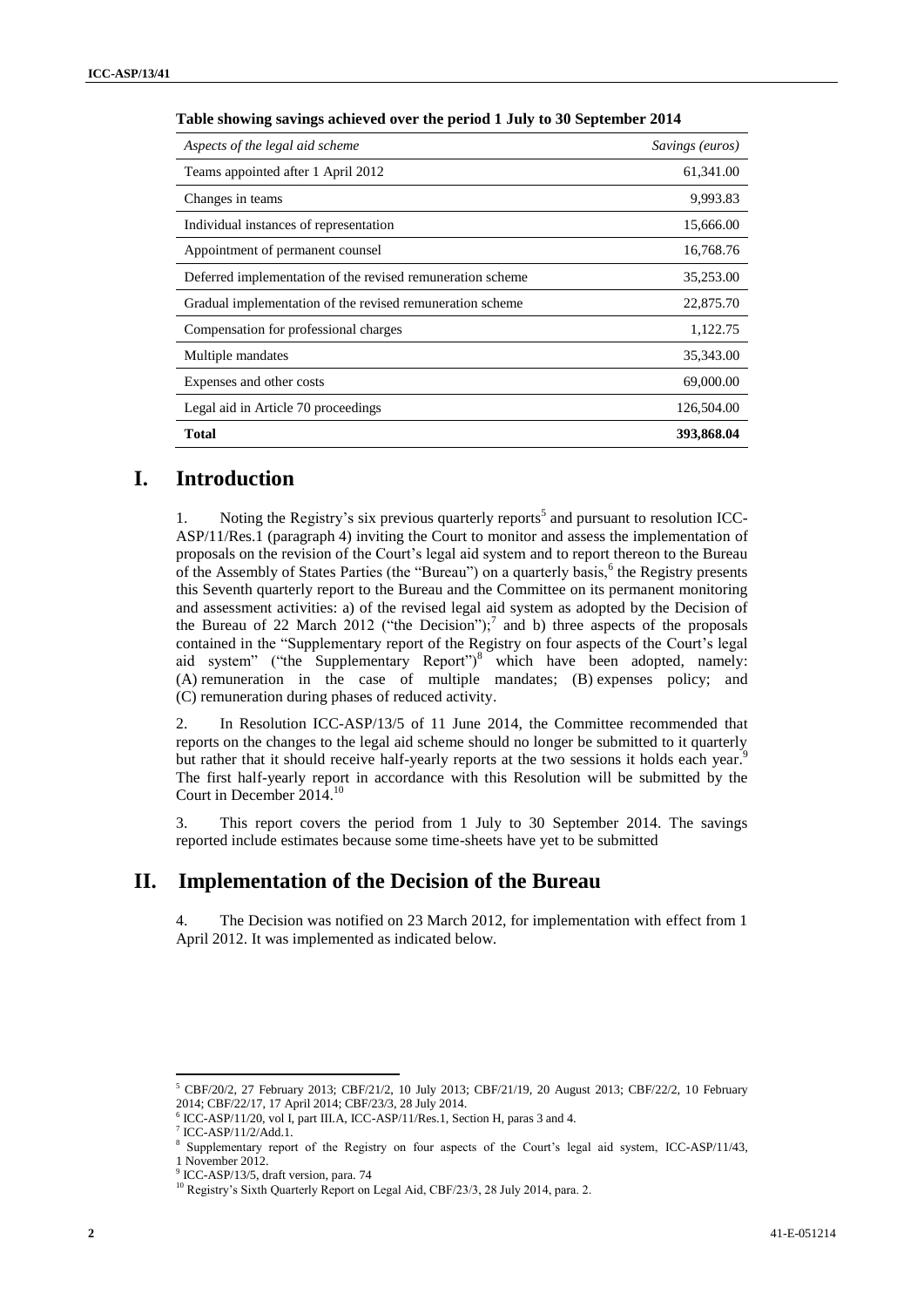### **A. Implementation of appendix I, part C of the Decision of the Bureau: revised remuneration system**

#### **1. Teams appointed after 1 April 2012**

5. On 4 April 2013, a suspect<sup>11</sup> applied for legal aid, which was granted on a provisional basis on 12 April 2013.<sup>12</sup> The Registry formalized the appointment of his counsel on 26 April 2013. A core team was then established, supplemented by an additional legal assistant remunerated in accordance with the Decision's scale of fees up until 18 June 2014. With the confirmation of the charges the case moved to the trial phase which justified the allocation of funds to remunerate an associate counsel.<sup>13</sup> The savings achieved for this team stand at  $\epsilon$ 21,450.<sup>14</sup>

6. On 2 December 2013 the Chamber appointed the Office of Public Counsel for Victims ("OPCV") to represent the victims in the *Ntganda* case.<sup>15</sup> The OPCV is supported by two legal assistants in the field who were appointed on 2 January 2014. Rules governing multiple mandates have been applied to one assistant who is also acting as counsel in the *Lubanga* case. The savings achieved in this instance stand at  $\epsilon$ 7,344.<sup>16</sup>

7. The OPCV was also appointed in the *Gbagbo* case to represent victims.<sup>17</sup> A legal assistant paid in accordance with the revised system was appointed in June 2012. The resultant savings for the reporting period stand at  $\epsilon$ 7,344.

8. In the *Blé Coudé* case,<sup>18</sup> the suspect applied for legal aid, which was granted on a provisional basis by the Decision of 24 April 2014. He has selected his counsel, who will be assisted by a legal assistant and a case manager, all paid in accordance with the revised scale. From 01 July to 30 September 2014 the savings achieved stand at €14,199. The OPCV was appointed in the same case to represent the victims<sup>19</sup> and is assisted at present by a legal assistant whose appointment took effect from 7 July 2014 and who is acting in the context of multiple mandates. Between that date and 30 September 2014, the savings achieved as a result of the multiple mandates  $(67,332)$  and the implementation of the old and new payment systems ( $\epsilon$ 3,672) stand at  $\epsilon$ 11,004.

9. Thus the savings achieved during the period covered by this report stand at €61,341.00.

#### **2. Changes in legal teams**

10. Sub-paragraph 3 (b) of appendix I, part C, requires the Court to implement the revised system following any changes in legal teams during any stage of proceedings, either as a result of individual members or of whole teams being replaced, and where new members are appointed.

11. Following the decision confirming the charges against Mr Gbagbo, the Defence has had additional resources to pay an associate counsel since 12 June 2014. Between that date and 30 September 2014, the savings achieved stand at  $\epsilon$ 7,299.83.<sup>20</sup> On 30 September 2014

 $\overline{a}$ <sup>11</sup> *The Prosecutor v. Bosco Ntaganda*, ICC-01/04-02/06.

<sup>12</sup> ICC-01/04-02/06-48.

<sup>&</sup>lt;sup>13</sup> The savings associated with the Associate Counsel for the reporting period covered stand at  $\epsilon$ 6,027.

<sup>&</sup>lt;sup>14</sup> This amount includes the savings associated with the core team ( $\widetilde{E14}$ , 199.00), the associate counsel ( $\widetilde{E6}$ , 027.00) and a legal assistant who was acting in the context of multiple mandates ( $\epsilon$ 1,224.00). Since the legal assistant left the team on 9 July 2014, the only savings recorded are due to the application of the Bureau's Decision on fees (in other words the difference between the old payment system [ $6,113$ ] and the new one [ $64,889$ ]).

<sup>15</sup> ICC-01/04-02/06-160, 2 December 2013.

<sup>&</sup>lt;sup>16</sup> The application of the revised system generates monthly savings of  $\epsilon$ 1,224 for each of the legal assistants, a total of €7,344 for the reporting period. The savings achieved by the appointment of the OPCV in the various cases where the Chamber has made this decision are considerably greater but these calculations do not form part of the remit of this report.

<sup>17</sup> ICC-02/11-01/11-138, 4 June 2012, para. 44.

<sup>18</sup> *The Prosecutor v. Charles Blé Coudé*, ICC-02/11-02/11.

<sup>&</sup>lt;sup>19</sup> ICC-02/11-02/11-83, 11 June 2014.

 $20$  For June 2014, the savings were calculated in proportion to the days for which the mandate was valid (19) and by taking into account the monthly payments under the old system [€8,965] compared to the new one [€6,956], which results in a total of  $\epsilon$ 1,272.83 ( $\epsilon$ 5,677.83 -  $\epsilon$ 4,405.00). To this amount must be added  $\epsilon$ 6,027 which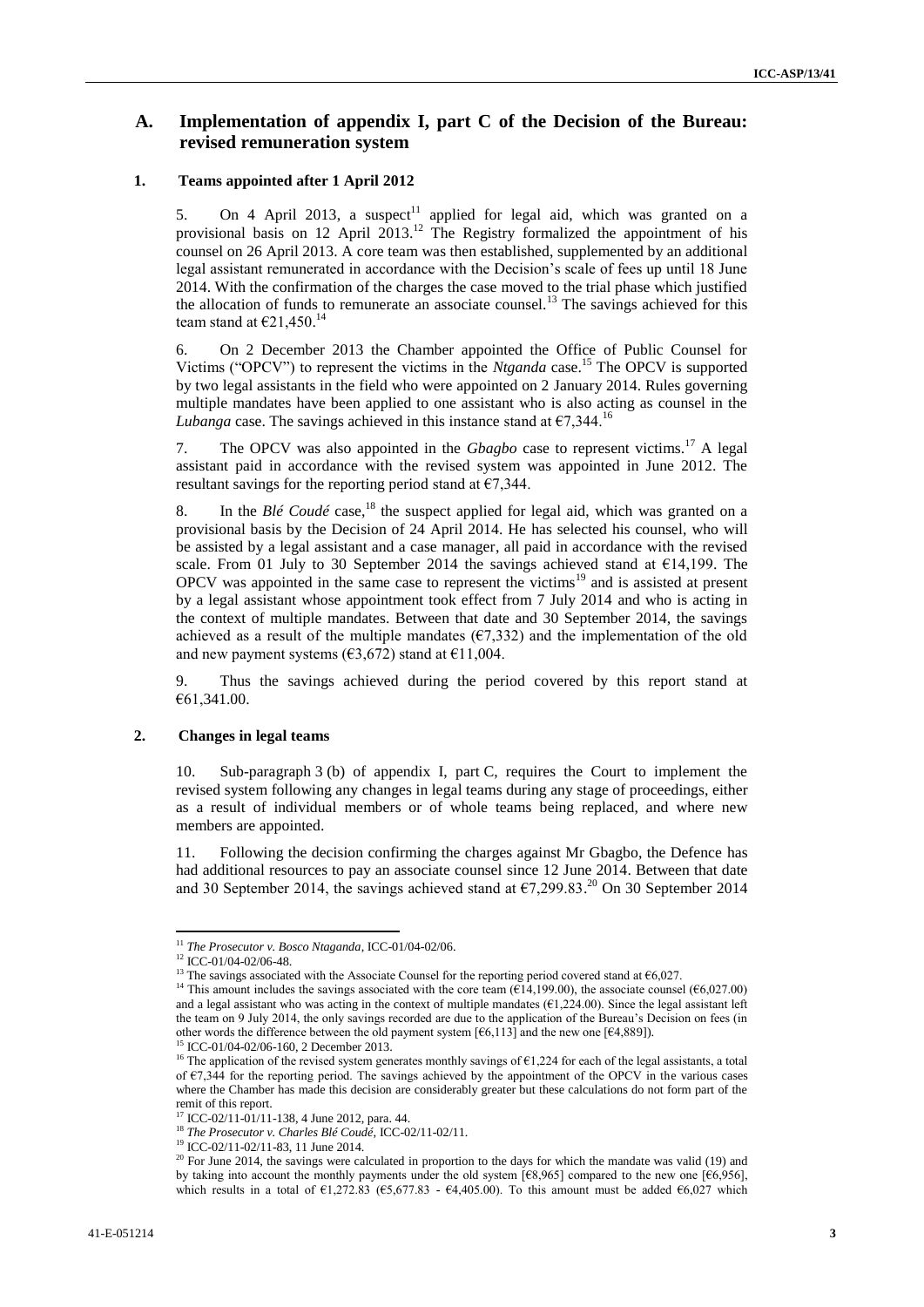the Defence was informed that from the date of the first trial hearing, the revised remuneration system would apply to all the members of the team who had previously been remunerated on the basis of the old payment system.

12. Appendix I, Part C was also applied to the case manager (paid in accordance with the revised system)<sup>21</sup> for a team representing victims in the Katanga case. The savings associated with this post stood at  $\epsilon$ 2,694 as at 30 September 2014.<sup>22</sup>

13. From 7 July 2014 and after consultation with Mr Katanga's counsel, the Registry reviewed the resources<sup>23</sup> by withdrawing the funds for the associate counsel and by applying to the team the payment system based on activities actually carried out in the case rather than the lump sum paid up previously, for an initial period of three months. At the end of that period, the matter was reviewed in light of subsequent developments in the case. There are no savings to report.

14. Consequently, the savings achieved as a result of the revised system being applied due to changes to teams stand at €9,993.83

#### **3. Individual instances of representation**

15. Mr. Saif Al-Islam Gaddafi was granted legal aid on a provisional basis until his means could be assessed and a decision on his indigency status could be rendered. For the period covered by this report, the application of the Decision resulted in savings of  $\epsilon$ 7.833.

16. Madame Simone Gbagbo also received legal aid on a provisional basis subject to certain conditions set out in the Registrar's Decision of 6 April 2014, which set professional fees at  $\epsilon$ 8,221. The savings achieved in this case stood at  $\epsilon$ 7,833.

17. These individual instances of representation generated  $\epsilon$ 15,666 in savings during the period covered by the report.

#### **4. Appointment of duty and** *ad hoc* **counsel**

18. The forecast savings $24$  associated with the appointment of an independent counsel for the proceedings brought under article 70 stand at  $\epsilon$ 7,833.00.

19. During the period covered by the report, part C of appendix I was implemented for the nine duty counsel, generating  $\epsilon$ 8,111.76 in savings.<sup>25</sup> For the previous quarter's reporting period, the missing time sheets were finalised. The resulting savings stand at €824. The Registry will provide details of any additional savings in its next report if applicable.

20. The savings associated with the appointment of duty counsel stand at  $\epsilon$ 16,768.76.<sup>26</sup>

### **B. Implementation of appendix I, part D: Deferred implementation of the revised system of remuneration**

21. Paragraph 1, Part A, of appendix  $I^{27}$  and paragraph 5, part  $D^{28}$  of the Decision of the Bureau, were applied to the Defence team of Mr Sang and to two teams tasked with representing victims in the Kenya situation. Savings achieved for the current reporting period total  $\epsilon$ 35,253.<sup>29</sup>

 $\overline{a}$ 

represents the savings from July to September 2014, calculated on the basis of the difference between the old system [ $\epsilon$ 8,965] and the new one [ $\epsilon$ 6,956], which amounts to  $\epsilon$ 2,009 multiplied by three (number of months).

<sup>21</sup> The person was appointed on 21 November 2013 following the post vacancy on 20 December 2013.

<sup>&</sup>lt;sup>22</sup> The move from the old to the revised remuneration system generated  $\epsilon$ 898 in monthly savings

<sup>&</sup>lt;sup>23</sup> This decision was taken subsequent to the withdrawal of an Appeal by the Defence (Defence Notice of Discontinuance of Appeal against the 'Jugement rendu en application de l'article 74 du Statut' rendered by Trial Chamber II on 7 April 2014, ICC-01/04-01/07-3497, 25 June 2014) and another by the Office of the Prosecutor (Notice of Discontinuance of the Prosecution's Appeal against the Article 74 Judgment of Conviction of Trial Chamber II dated 7 March 2014 in relation to Germain Katanga, ICC-01/04-01/07-3498, 25 June 2014).

Some time sheets have not yet been submitted by the counsel. Any additional savings associated with the appointment of an independent counsel which might be achieved will be set out in the next report.

This amount may vary slightly once the only pending time sheet has been received and processed. The Registry will clarify this situation in the next report if applicable.

<sup>&</sup>lt;sup>26</sup> This amount corresponds to both actual and potential savings achieved due to the fact that some timesheets have yet to be submitted.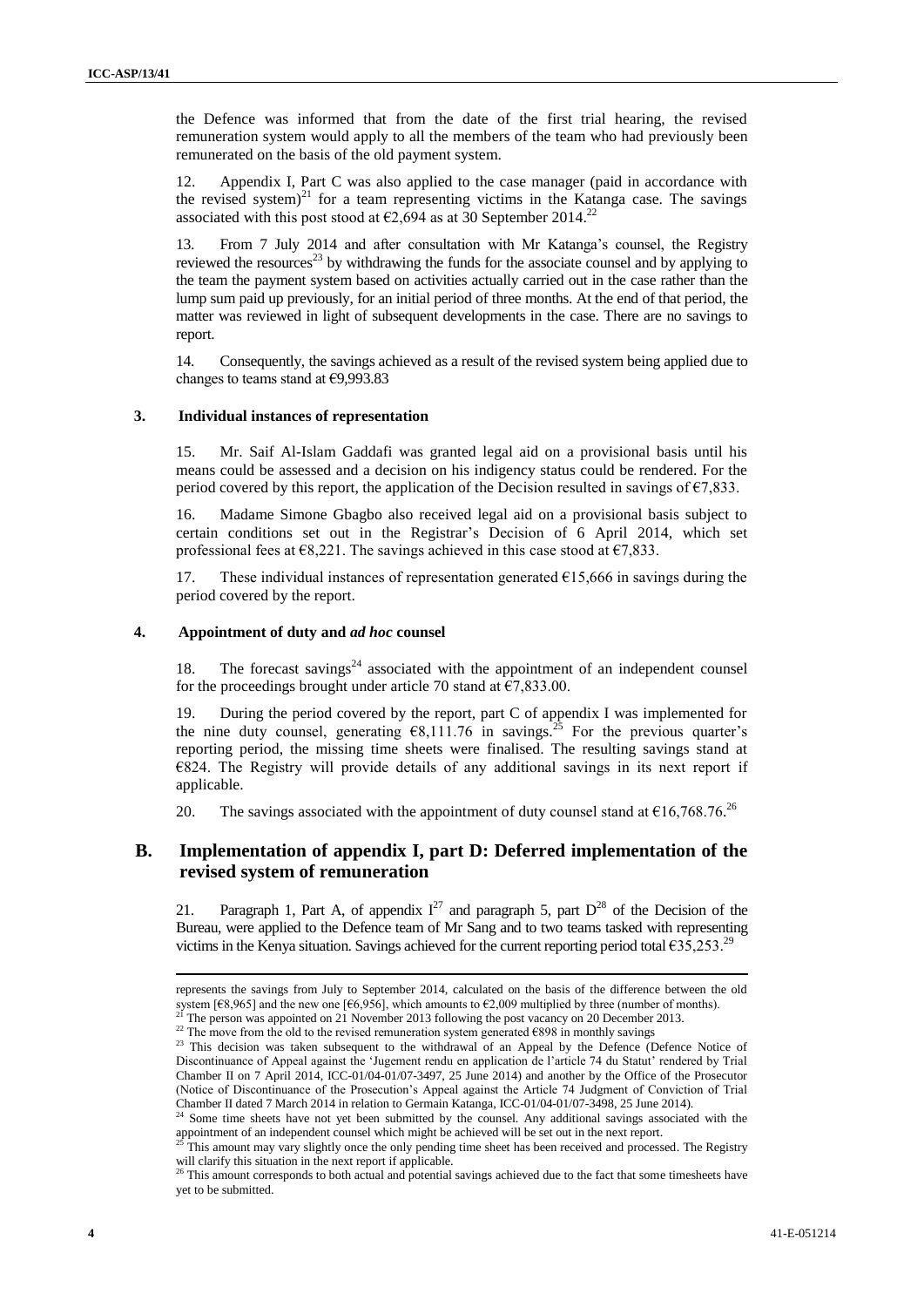### **C. Implementation of appendix I, part E: Gradual implementation of the revised system of remuneration**

22. Pursuant to the Decision with respect to teams that, as of 1 April 2012, are allocated to cases where the trial is ongoing, the Court's existing remuneration system will apply until such time as proceedings before the Trial Chamber have been completed and the case is at the appeal phase. Once the proceedings enter the appeal phase, the arrangements for remuneration as set out in appendix I, part E of the Decision of the Bureau will apply.

23. In the previous report, the Registry provided details of the gradual implementation of the revised system of remuneration for another Defence team in the situation in the DRC<sup>30</sup> and the overpayment of  $\epsilon$ 22,875.70 which was due to be paid back by the team. This sum has been recovered in full. The situation of the two teams responsible for representing the victims in the *Lubanga* case will be covered in the next report.

### **D. Implementation of the Decision of the Bureau in respect of compensation for professional charges**

24. The payment of such compensation is conditional on strict eligibility criteria<sup>31</sup> and requires supporting documentation to be produced. Four applications were examined during the reporting period. Two were rejected and one counsel filed an appeal against the Registry's decision before the Chamber. Updated information in this regard will be provided in the next report. The third application, which required additional information, remains pending, whereas the processing of the fourth has been finalised. The resulting savings stand at  $\epsilon$ 1,122.75.<sup>32</sup>

### **III. Implementation of the Supplementary Report**

25. The Assembly also asked the Court to include in its quarterly reports its assessment of the implementation performance of the changes arising from the Supplementary Report.<sup>33</sup> namely: a) remuneration in the case of multiple mandates, b) legal aid expenses policy and c) remuneration during phases in which activities are considerably reduced.

### **A. Remuneration in the case of multiple mandates**

26. Various cases of multiple mandates have been outlined in previous reports. The first involved a counsel who asked the Registry to formalize the appointment of a new team member<sup>34</sup> who was already acting as legal assistant in another Defence team.<sup>35</sup> As previously stated, there are no savings to report since the rules governing multiple mandates ceased to apply as at 9 July 2014. The second case involved the appointment of a duty

<sup>&</sup>lt;sup>27</sup> This paragraph provides that: "[t]he revised system of remuneration will apply to those teams whose case progresses to the confirmation of charges hearing or the hearing of the trial. Any new teams or changes thereof will be subject to the immediate implementation of the revised system of remuneration".

<sup>&</sup>lt;sup>28</sup> This paragraph explains that "[w]ith respect to teams, which as of 1 April 2012, are allocated to a case where the hearing of the trial has not yet commenced the revised fees will only apply once the hearing of the trial has started. Up until such time the hearing of the trial has not commenced, the teams in such a case will be subject to the existing remuneration regime of the Court".

 $2<sup>29</sup>$  Defence savings have been calculated on the basis of a team composed of one counsel, one legal assistant and one case manager. Calculation of the difference between the old system of payment and the revised scale shows a monthly saving of  $\epsilon$ 4,733, giving  $\epsilon$ 14,199 for the current reporting period. This amount does not take account of savings in the remuneration of associate counsel, which will be included in the part of this report dealing with multiple mandates. As regards savings on the two teams representing victims (each consisting of one counsel and one case manager), these amount to  $\epsilon$ 7,018 per month, namely  $\epsilon$ 21,054 for the current reporting period. This figure is obtained by calculating, for these two teams, the difference between the old payments system and the revised scale.

<sup>30</sup> *The Prosecutor v. Thomas Lubanga Dyilo,* ICC-01/04-01/06.

<sup>&</sup>lt;sup>31</sup> Registry's single policy document on the Court's legal aid system, ICC-ASP/12/3, 4 June 2013, paras 129-138.

<sup>&</sup>lt;sup>32</sup> This amount is obtained by calculating the difference in the payment of professional fees under the old payment system and the revised scale, taking into account the same percentage (just over 21%) of the reimbursement applied to the counsel in the present case.

See Supplementary report, *supra*, footnote 7.

<sup>34</sup> *The Prosecutor v. Bosco Ntaganda*, ICC-01/04-02/06.

<sup>35</sup> *The Prosecutor v. Thomas Lubanga Dyilo*, ICC-01/04-01/06.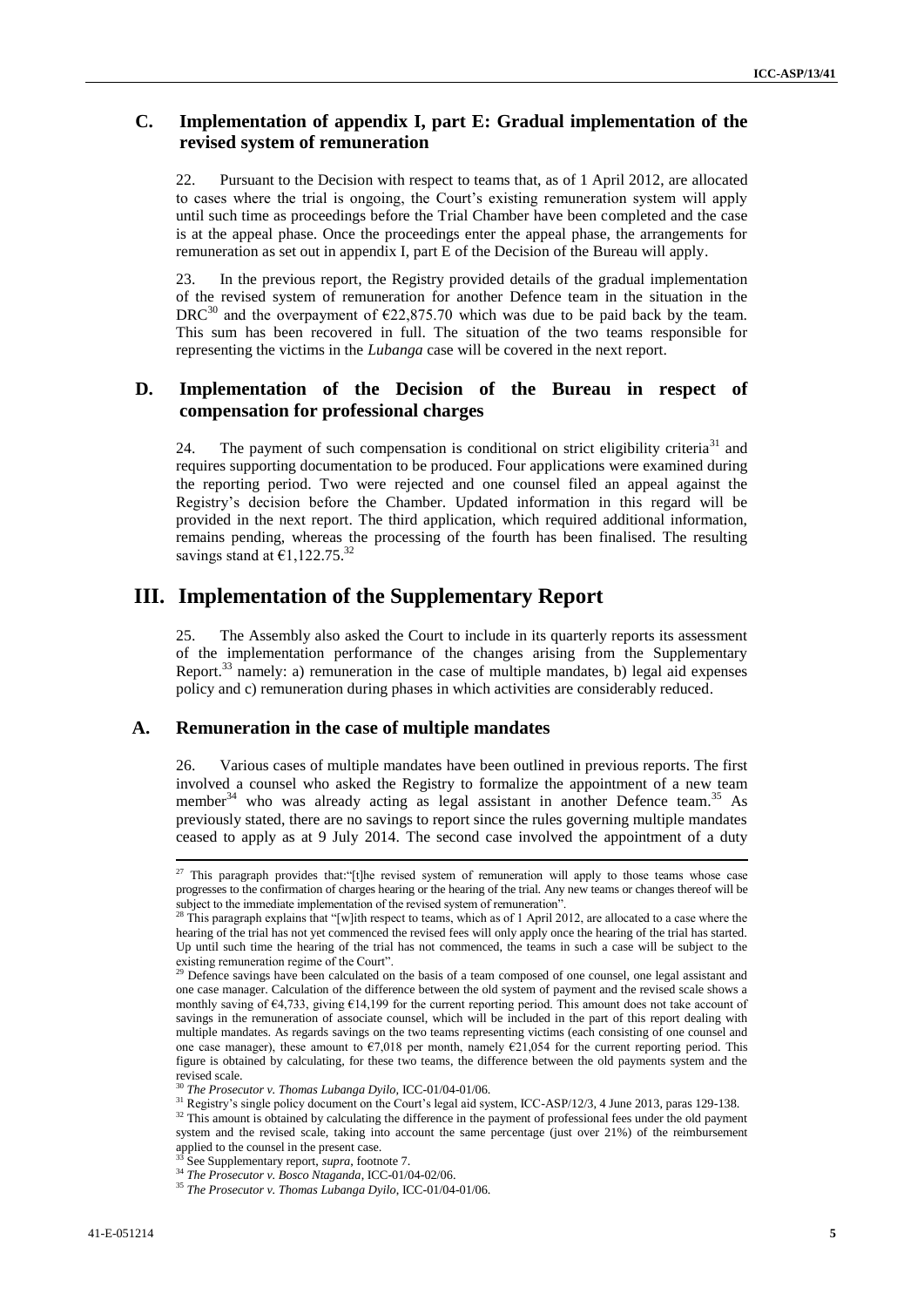counsel to assume a second mandate.<sup>36</sup> Since the mandate of this counsel has been terminated there are no savings to report in this regard either.

27. A third case of multiple mandates involved an associate counsel in the Kenya situation<sup>37</sup> who was already acting as legal assistant to another team in the situation in the Democratic Republic of the Congo.<sup>38</sup> Given the payment arrangements decided upon in the present case (100% of the fees in the case arising from the situation in Kenya<sup>39</sup> and 50% in the second case), the savings achieved stand at  $£15,196.50$ .

28. A further case of multiple mandates has also occurred following the appointment by the OPCV (acting as joint representative for the victims in a case arising from the situation in the DRC) of one legal assistant also acting as counsel in another team.<sup>40</sup> Remuneration was set as follows:  $100\%$  of the fees for the role of counsel in the first case<sup>41</sup> and 50% of the fees for acting as a legal assistant in the second case.<sup>42</sup> The savings generated stand at €7,333.50.

29. Finally, the applicable system for multiple mandates was also applied to two members of a team in case ICC-01/09-01/13, generating savings of €12,813.00. The Registry will report on any further savings arising from multiple mandates in the same case.

30. The revision generated  $\epsilon$ 35,343.00 in savings for multiple mandates.

#### **B. Legal aid expenses policy**

31. The Registry has implemented the measures relating to the flat-rate allowance<sup>43</sup> to cover the expenses of the 23 legal teams acting under the legal aid system apart from those in case ICC-01/09-01/13<sup>44</sup> for whom the savings are given below. The reduction in the allowance allowed savings of  $\epsilon$ 69,000<sup>45</sup> to be made during the reporting period.

### **C. Remuneration during periods of reduced activity**

There have been no judicial developments to trigger implementation of this aspect of the Supplementary report.

## **IV. Savings made in proceedings brought under article 70 of the Rome Statute**

33. In the context of the proceedings in case ICC-01/09-01/13, the scale of legal aid per team has been set at  $\epsilon$ 8,542 per month (fees excluding professional charges) plus  $\epsilon$ 1,000 per month for expenses. Four suspects have received legal aid in this case. If legal aid in this case had been calculated in accordance with the parameters applied to proceedings brought under article 5 of the Rome Statute during the Pre-Trial phase, defence costs for each team would stand at  $\epsilon$ 20,084 per month;  $\epsilon$ 17,084<sup>46</sup> for fees and  $\epsilon$ 3,000 for expenses.

<sup>36</sup> *The Prosecutor v. Germain Katanga*, ICC-01/04-01/07, and *The Prosecutor v. Jean-Pierre Bemba Gombo*, ICC-01/05-01/08.

<sup>37</sup> *The Prosecutor v. Joshua Arap Sang*, ICC-01/09-01/11.

<sup>38</sup> *The Prosecutor v. German Katanga*, ICC-01/04-01/07 and *The Prosecutor v. Thomas Lubanga Dyilo* ICC-01/04-01/06.

The Decision stipulates that the maximum monthly remuneration applicable to the associate counsel is  $\epsilon$ 6,956.

<sup>40</sup> *The Prosecutor v. Thomas Lubanga Dyilo*, ICC-01/04-01/06.

<sup>&</sup>lt;sup>41</sup> In this case the maximum remuneration applicable to the two legal representatives from the same team is  $€10,832$  per month (excluding professional fees) under the old system.

<sup>&</sup>lt;sup>42</sup> The maximum remuneration applicable to the legal assistant in this case is  $\epsilon$ 4,889 per month pursuant to the Decision. The Supplementary Report reduces remuneration for the second case by 50%.

The monthly allowance allocated to each team under the old system was  $\epsilon$ 4,000. It was reduced to  $\epsilon$ 3,000 per month per team in the Supplementary Report.

For these teams the total allowance stands at  $\epsilon$ 1,000 per month whereas that applied to the other teams for proceedings brought under article 5 is set at  $63,000$  in accordance with the Supplementary Report.

 $45$  Since one team was established in June 2014, the monthly allowance will only apply to it from that point. The savings achieved are calculated as follows: ( $[\text{€}1,000 \times 22] \times 3$ ) +  $\text{€}1,000$ ).<br><sup>46</sup> This amount corresponds to the Defence costs for proceedings brought.

This amount corresponds to the Defence costs for proceedings brought under article 5 during the Pre-Trial phase and pursuant to the Decision: one counsel ( $\epsilon$ 8,221), one legal assistant ( $\epsilon$ 4,889) and a case manager ( $\epsilon$ 3,974).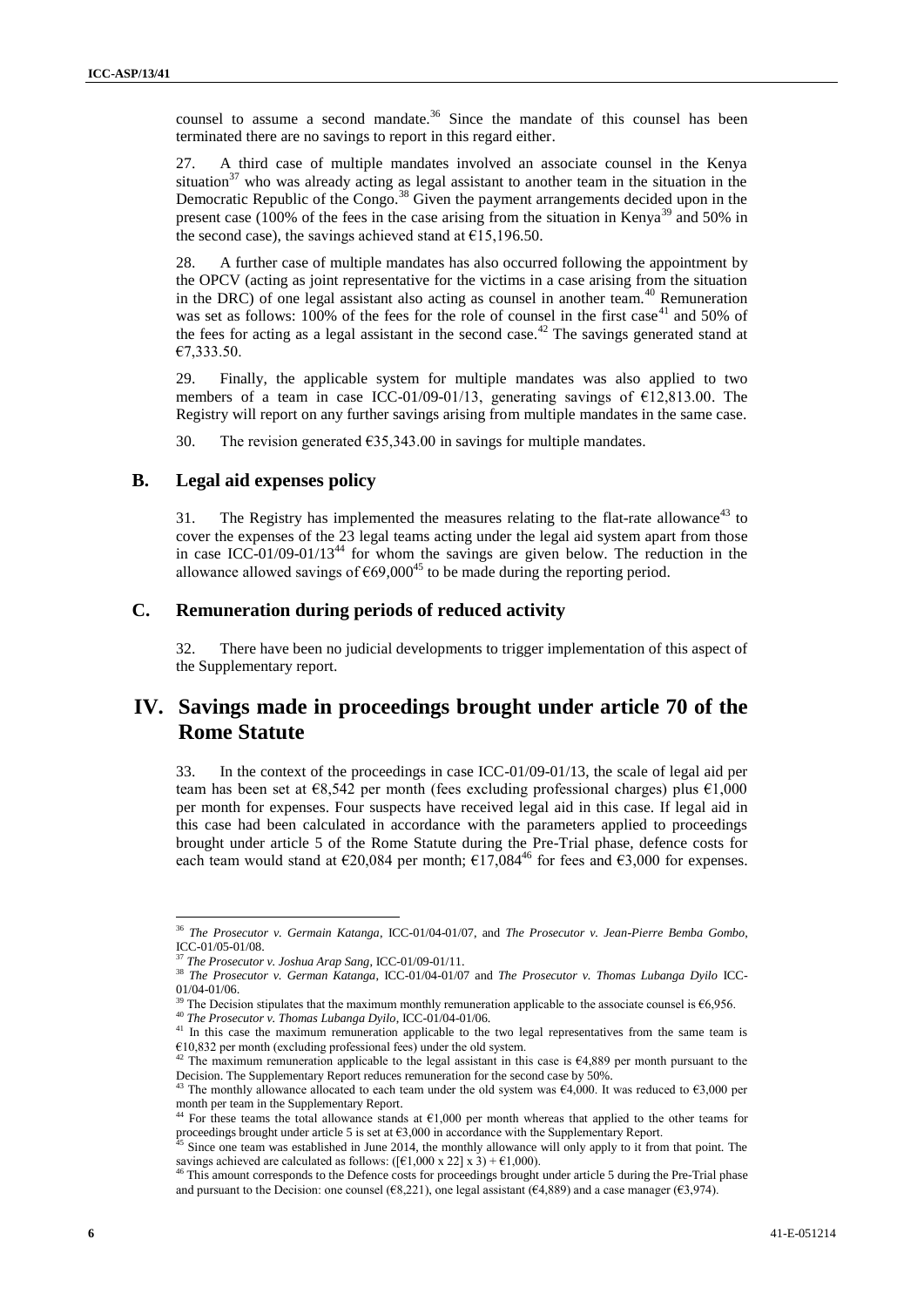Therefore, during the period covered by the report, the savings achieved stand at  $€126,504.<sup>47</sup>$ 

34. The Registry wishes to point out that in a Decision dated 20 May 2014, the Presidency<sup>48</sup> ordered the Registrar to pay advances to Mr Bemba's Defence team in the context of proceedings brought under article 70,<sup>49</sup> for four months, which are managed in accordance with legal aid and of an amount which is deemed appropriate, to be reimbursed in full. The team was thus allocated the same funds as those allocated to each of the aforementioned teams in the case. Given that these funds constitute advances, the Registry has not included them in the report. It should be noted, however, that these advances were suspended by the Registry on 20 September 2014.

# **V. Savings achieved since the entry into force of the amendments**

35. The Registry hereby informs the Bureau and the Committee that its permanent oversight and evaluation activities involving the Court's legal aid scheme as amended by the Bureau in its Decision of 22 March 2014 and amended with the implementation of the proposals included in the Supplementary Report, allowed savings of **€393,868.04** to be achieved between 1 July and 30 September 2014. A breakdown is provided in the table below.

| Aspects of the legal aid scheme                            | Savings (euros) |  |  |
|------------------------------------------------------------|-----------------|--|--|
| Teams appointed after 1 April 2012                         | 61,341.00       |  |  |
| Changes in teams                                           | 9,993.83        |  |  |
| Individual instances of representation                     | 15,666.00       |  |  |
| Appointment of permanent counsel                           | 16,768.76       |  |  |
| Deferred implementation of the revised remuneration scheme | 35,253.00       |  |  |
| Gradual implementation of the revised remuneration scheme  | 22,875.70       |  |  |
| Compensation for professional charges                      | 1,122.75        |  |  |
| Multiple mandates                                          | 35,343.00       |  |  |
| Expenses and other costs                                   | 69,000.00       |  |  |
| Legal aid in Article 70 proceedings                        | 126,504.00      |  |  |
| Total                                                      | 393,868.04      |  |  |

|  | Table showing savings achieved over the period 1 July to 30 September 2014 |  |  |  |  |  |  |  |
|--|----------------------------------------------------------------------------|--|--|--|--|--|--|--|
|--|----------------------------------------------------------------------------|--|--|--|--|--|--|--|

36. The savings achieved by implementing the various aspects of the Decision and the Supplementary Report stand at  $\epsilon$ 750,473.22 for the period from 1 April 2012 to 31 December 2013. For the period from 1 April 2012 to 31 March 2014 they stood at  $€1,056,035.52$ . From 1 April 2012 to 30 June 2014, amendments generated total savings of **€1,462,999.68**. For the period 1 January to 30 June 2014 these savings stood at €712,526.46. The savings stood at **€393,868.04** for the period 1 July to 30 September 2014. From 1 January to 30 September 2014 the savings stood at  $\epsilon$ 1,106,394.50. For the period from 1 April 2012 to 30 September 2014 they stood at **€1,856,867.72**.

37. The Registry is continuing to monitor and assess the implementation of the legal aid system in light of experience and lessons learned from the proceedings before the Court, to ensure not only that funds actually contribute to effective and efficient legal representation

<sup>&</sup>lt;sup>47</sup> The monthly Defence costs applied to the four teams in case ICC-01/09-01/13 stand at  $638,168$ , in other words:  $4 \times$  [ $\epsilon$ 8,542 +  $\epsilon$ 1,000]. This amount will be  $\epsilon$ 114,504 for the three months covered by this report. If the Decision and Supplementary Report were to be applied, the amount would be  $\epsilon$ 80,336 per month for the four teams,  $E241,008$  for the three months covered by this report in other words.

<sup>48</sup> ICC-RoC85-01/13-21-Corr-Red 12 June 2014.

<sup>49</sup> ICC-01/09-01/13.